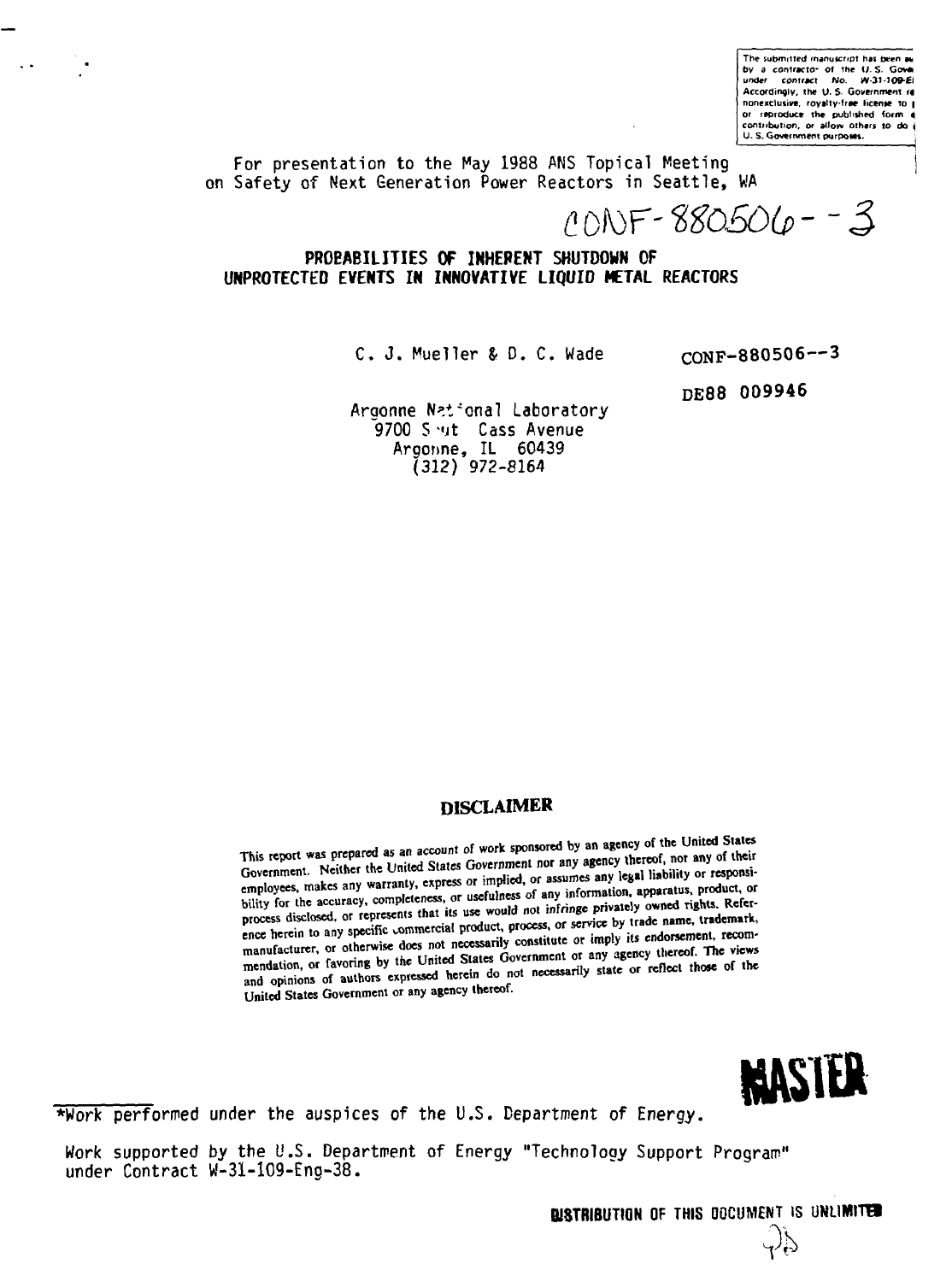### **PROBABILITIES OF INHERENT SHUTDOWN OF UNPROTECTED EVENTS IN INNOVATIVE LIQUID METAL** REACTORS

by

C. J. Mueller & D. C. Wade

#### Abstract

The uncertainty in predicting the effectiveness of inherent shutdown in innovative liquid metal cooled reactors with metallic fuel results from three broad contributing areas of uncertainty: (1) the inability to exactly predict the frequency of ATWS events with potential to challenge the safety systems and require inherent shutdown; (2) the approximation of representing all such events by a selected set of "generic scenarios"; and (3) the inability to exactly calculate the core response to the selected generic scenarios. This paper discusses the work being done to address each of these contributing areas, identifies the design and research approaches being used at Argonne National Laboratory to reducing the key contributions to uncertainties in inherent shutdown, and presents results. The conditional probabilities (given ATWS initiation) of achieving temperatures capable of defeating inherent shutdown are shown to range from  $\sim 0.1\%$  to negligible for current designs.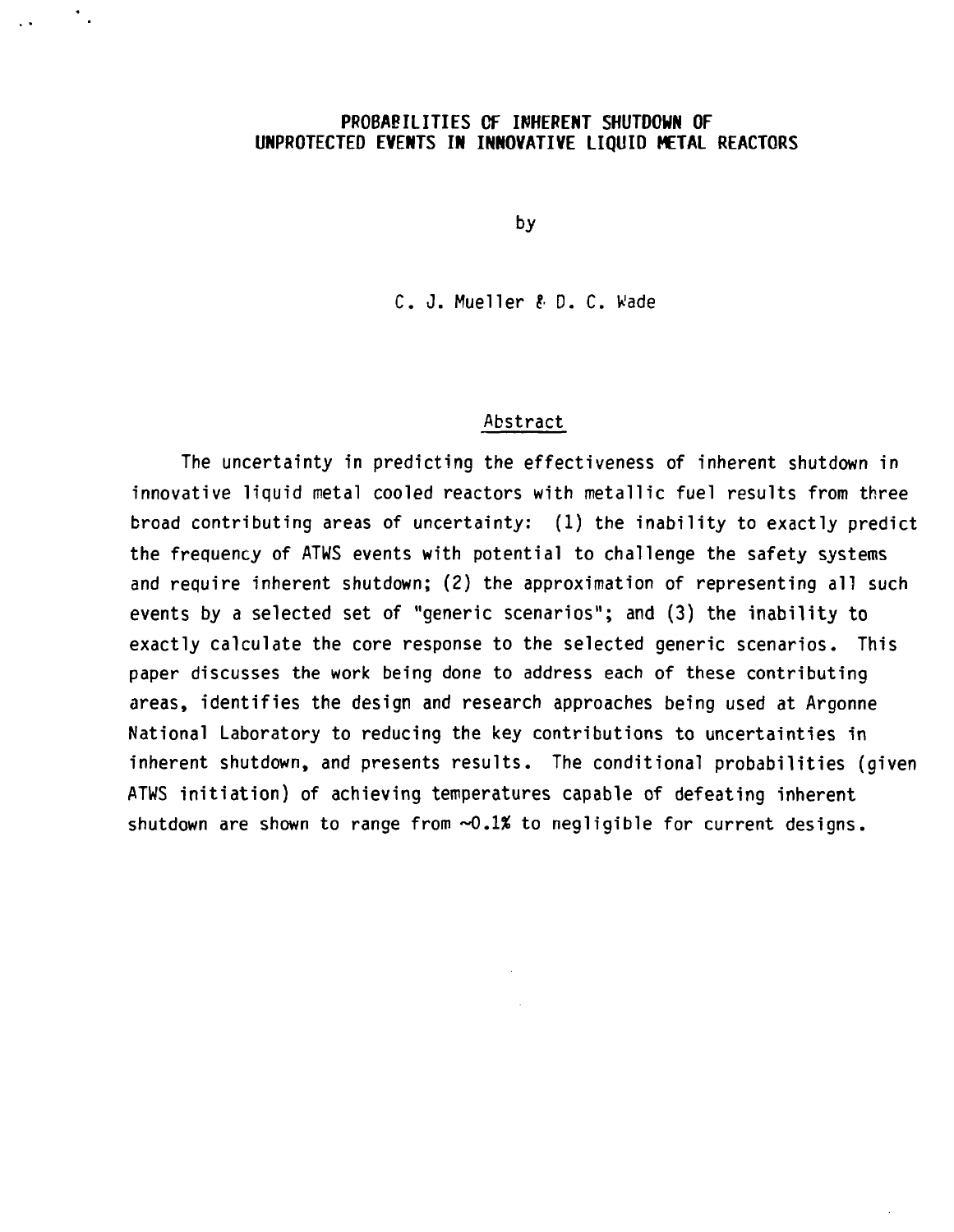#### **Introduction**

 $\sim$ 

**The uncertainty in predicting the effectiveness of inherent shutdown in preventing severe core damage in innovative reactors designed for passive shutdown results from three broad contributing areas of uncertainty: (1) the inability to exactly predict the frequency of initiating events with potential to challenge the safety systems and require inherent shutdown; (2) the approximation of representing all such events by a selected set of "generic scenarios"; and (3) the inability to exactly calculate the core response to the selected generic scenarios.**

**This paper outlines the approach and methods used to address these contributing areas for the loss of flow (LOF) and transient overpower (TOP) scenarios in support of risk assessments for the innovative design projects featuring metal fuel cores in pool configurations. In particular, this paper focuses on uncertainties in core temperatures due to the inability to precisely characterize the core response to LOF and TOP initiators. From sensitivity studies and estimates of the underlying uncertainties, probability distributions for safety margins can be propagated, and the risk can be calculated. The report also discusses supporting work, cites preliminary results, and identifies initiatives being taken to reduce the key contributions to uncertainties in the effectiveness of inherent shutdown, given that an unprotected scenario has occurred.**

#### **Uncertainties in the Frequency of Unprotected Events**

**The freouency of events requiring inherent shutdown is a function of**

- **(1) the frequencies of those transients or other abnormal events (e.g., earthquake, fire) signalling control rod scram; and**
- **(2) the concomitant probabilities of unsuccessfully terminating fission power production by inserting control rods, or if applicable, by activating alternate neutron poison features.**

**The data base for estimating frequencies of the challenging transients or abnormal events includes published LWR transient data (e.g. ATWS (anticipated**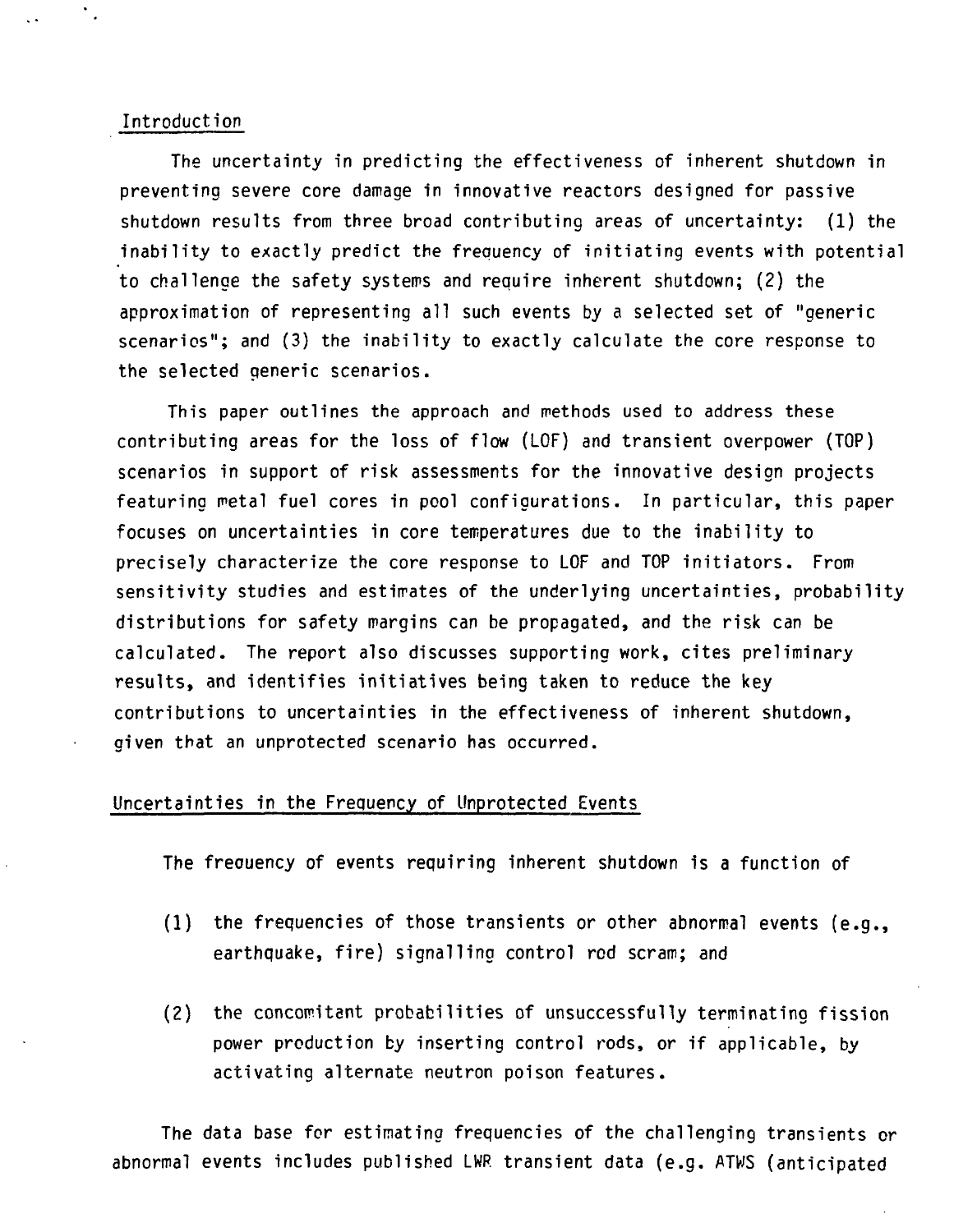**transient without scram) events, which in turn factors in licensee event reports (LERs) and abnormal occurrence reports (AORs) of events requiring scram) and the fast reactor experience of EER-II and FFTF. This data base will be expanded as data from the French LMRs become available. Work to date<sup>1</sup>, <sup>2</sup> suggests that transient frequencies for the \*nnovative designs are likely to be significantly less than for LWRs because the forgiving nature of the liquid metal pool systems allows both fewer and less stringent trip settings. Current estimates for pump coastdown and loss-of-heat-sink transients are about ~0.2/reactor-year. The estimate for a single-rodwithdrawal, the reference scenario for TOP evaluation, is ~0.01/reactoryear. Because of the conceptual stage of the innovative designs, uncertainties in the frequency of initiators requiring scram cannot be accurately assessed.**

**Concomitant probabilities of failing to terminate fission power by the engineered (i.e. noninherent) features of the reactor protection system are based on reliability analyses of the protection system. If the protection system is limited to traditional control rod scram action, the scram failure probability should be comparable to that for LWR scram systems. A failure probability of 3 x 10~<sup>5</sup>/demand was used by NRC as a guideline in resolution of the ATWS issue. Current evaluations yield about 1 x lC"<sup>6</sup>/demand for the fa/demand for the failure probability of a single system for the innovative designs. Redundant and diverse neutron poisoning systems are calculated to further reduce the failure probability of automatic shutdown by up to several orders of magnitude, depending on initiator-dependent ccwmon-cause failure effects.**

**In summary, current evaluations indicate that the protection systems for the innovative designs will be more reliable than those for existing LWR systems. Forthcoming LMR operational data as well as design-specific assessments will serve to improve the estimates of transient frequencies as described above. However, no information is expected to change significantly the relative uncertainties in estimates of frequency of challenge to inherent shutdown over the design and testing phases of the innovative designs. That is not to say that design choices cannot be made to reduce the best estimates of these frequencies. For example, one class of initiators for the LOF involve signals sent to the protection system that fail to initiate scram but**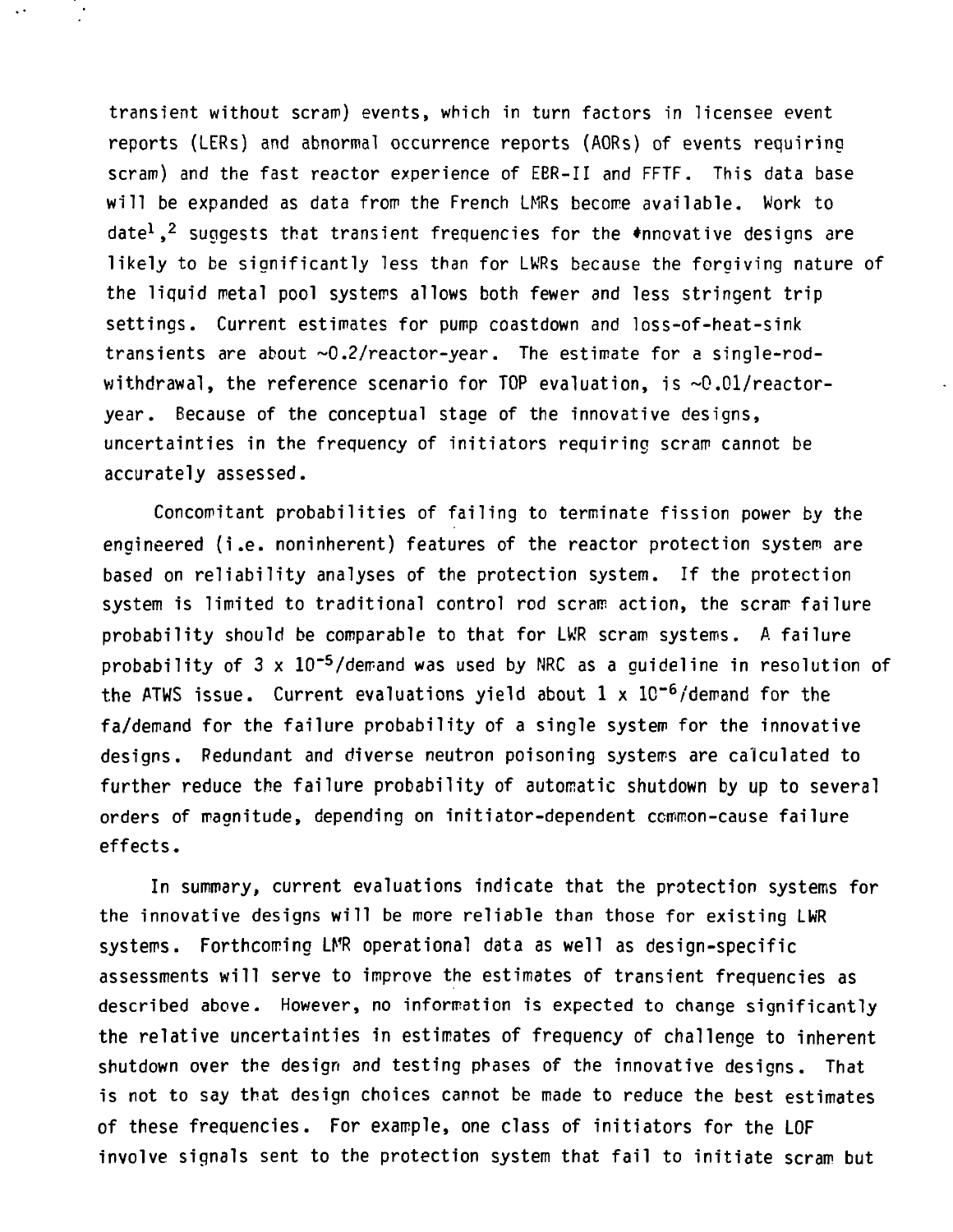**successfully trip the pumps. Clearly this class of initiator can be effectively eliminated by requiring confirmation of successful scram, before the signal is issued to trip the pumps.**

## **Uncertainties in Representing all Unprotected Events by Selected Generic Scenarios**

**Nominal responses of the innovative metal core reactors to unprotected events are characterized by transient temperatures with large safety margins to short term boiling during coastdown (LOF) or reactivity insertion (TCP); long term temperatures with large margins to fuel temperature regimes capable of leading to fuel-clad eutectic penetration and/or creep rupture (LOF, TOP); and long term temperatures with large margins to creep of the reactor vessel or its internals (all events including the LOHS). The risk of irreversible core disruption or severe structural failures from these events comes about as a result of anomalous behavior or unexpected design deviations such as**

- **accelerated flow coastdowns due to multiple pump lockup or,**  $-$ **depending on design, flow extension failure (LOF)**
- **multiple rod withdrawals that through some combination of**  $\overline{\phantom{a}}$ **structural, electrical, or design failures proceed at speeds and to levels beyond those which are nominally limited by design (TOP)**
- **hypothetical structural failure or core distortion events that place**  $\overline{a}$ **the core in a more reactive configuration or retard radial core or axial control rod driveline expansion feedback (catastropic events)**
- **the composite of core response effects, of which reactivity feedback**  $\overline{\phantom{m}}$ **is dominant, failing to perform as expected and predicted (all events)**

**For all but extremely improbable, massive seismic or similarly catastrophic initiators, the top three items can be addressed by careful design and should have slight importance to risk relative to the fourth. Accordingly, the three generic unprotected scenarios, the LOF, TOP, and LOHS events, have traditionally been analyzed, both individually and in combination, to provide**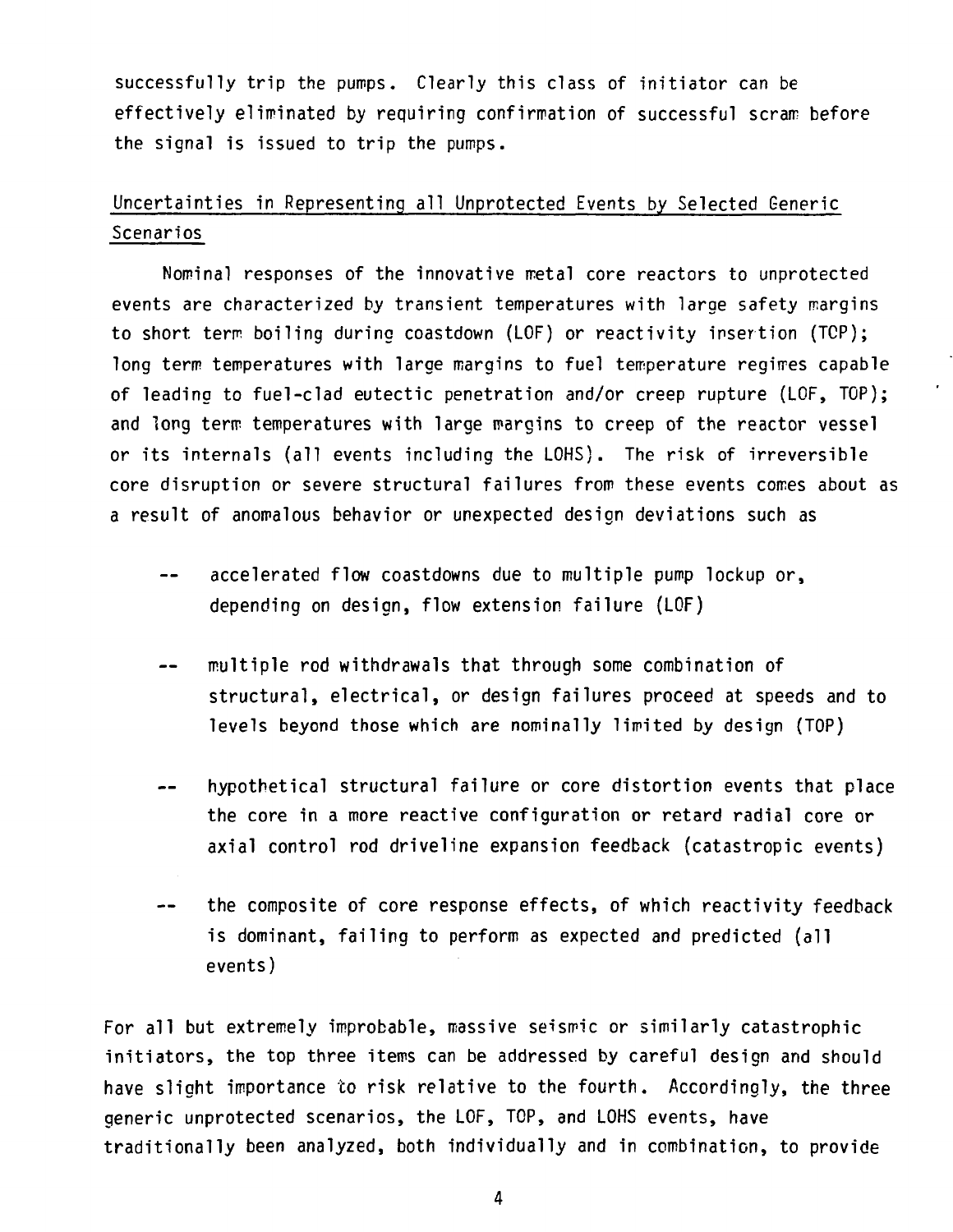**an envelope for the consequences of all unprotected sequences. Key parameters are then varied to explore the sensitivities of core temperature fields and concomitant safety margins for these reference cases. Combination scenarios, e.g. a TOP that trips the main coolant pumps resulting in a TOP-driven-LOF, have been calculated to gain insight into core response. However, it appears that the likelihoods of these combination scenarios can be made so remote that their contribution to risk is negligible. Accordingly, these combination scenarios are not treated in this report. What results then is the dominance of risk due to the core failing to inherently shut down as predicted.**

## **Sources of Uncertainty in Predicting Core Response to Generic Scenarios**

**The uncertainty in core response predictions comes about as a result of (1) uncertainties and limitations in transient modeling; (2) uncertainties in steady-state characterizations of neutronic (e.g. rod worths and positions, nominal power ratings) and thermal-hydraulic (e.g. inlet and outlet temperatures, flow distributions) parameters; (3) variations from the reference reactor due to manufacturing, installation, and operating tolerances; and (4) uncertainties in the conditions needed to result in core disruption or vessel failure, i.e. the "criteria" to signal the defeat of inherent shutdown. Sources of uncertainty (2) and (3) are often lumped together and referred to as "hot channel effects".<sup>3</sup>, <sup>1</sup>\* The most dominant uncertainties with respect to inherent shutdown prediction appears to come from calculating the various feedback effects. Table 1 presents an update of previously published<sup>5</sup> estimates of feedback uncertainties used in ANL risk assessments . 6**

**Many of the modeling uncertainties associated with both steady state characterization and transient response will be reduced as the designs evolve and R&D efforts are completed. These uncertainties will be further reduced and some sources effectively removed when testing of the first demonstration plant is completed. Thus, as the design and testing progress, the rreans (or best estimates) of the probability distributions of core temperature responses to unprotected events will probably be held relatively constant by choice of design parameters, and the spreads of these distributions will be reduced.**

**The main issue in addressing the probability of inherent shutdown of unprotected events is how the uncertainties in individual feedback components**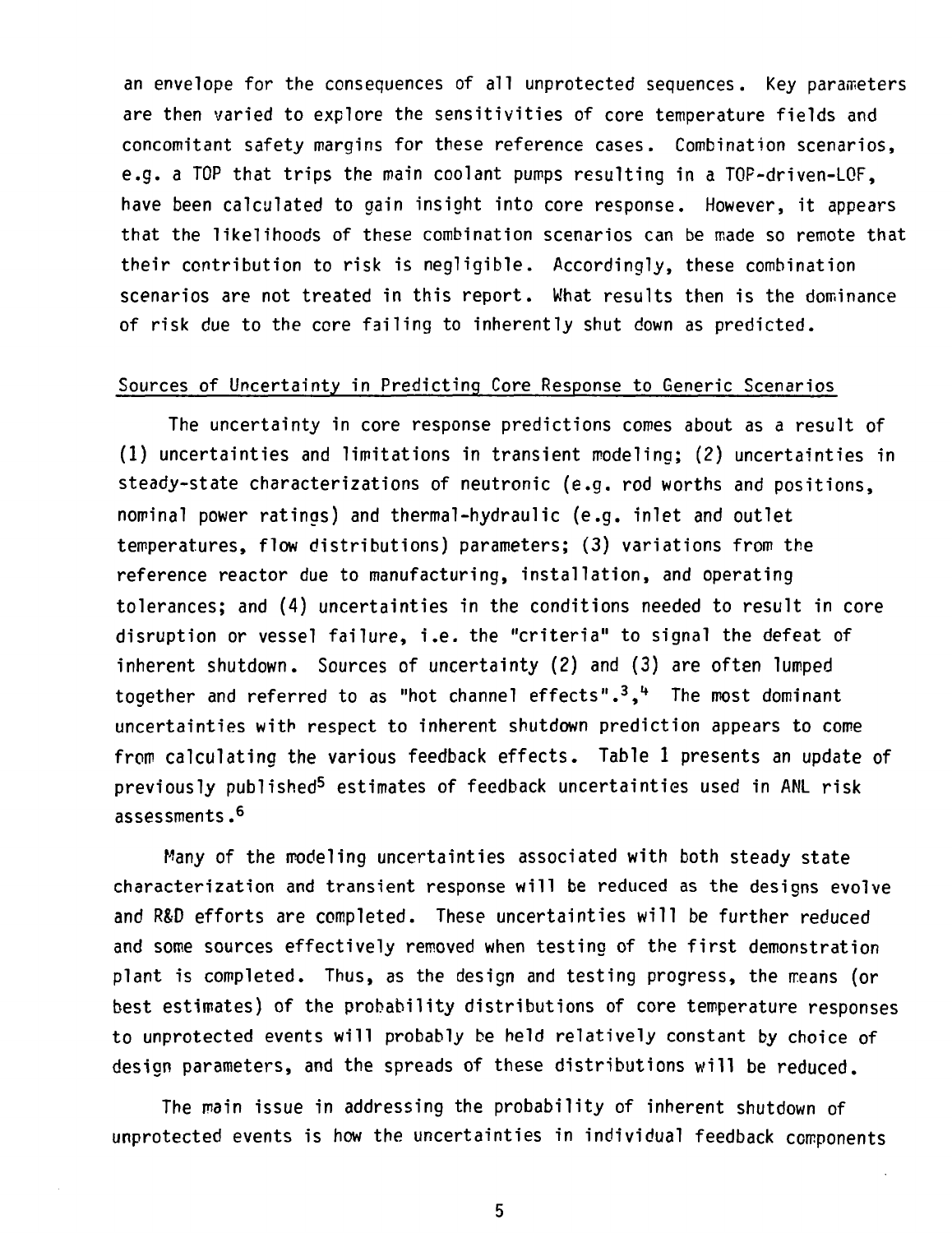## **Table I.**

# **Uncertainty<sup>3</sup> Assignments in Reactivity Coefficients Used in ANL Risk Assessments of Advanced LMR Concepts**

| Reactivity Feedback Mechanism                              |           | Metal         | Oxide         |
|------------------------------------------------------------|-----------|---------------|---------------|
| Doppler                                                    |           | 20%           | 15%           |
| Na Density                                                 |           | 20            | 20            |
| Fuel Axial Expansion/Contraction                           |           | 30            | 25            |
| -- neutronic                                               |           | 20            | 15            |
| -- thermo-mechanical                                       |           | 20            | 20            |
| Net radial expansion ( $P/F > 0.8$ )<br>(including bowing) |           | 20            | 20            |
| Neutronic                                                  |           | 15            | 15            |
| Thermal hydraulic                                          |           | 10            | 10            |
| Structural                                                 |           | 10            | 10            |
| (P/F < 0.8)                                                |           | 50            | 50            |
| Neutronic                                                  |           | 15            | 15            |
| Thermal hydraulic                                          |           | 15            | 15            |
| Structural                                                 |           | 50            | 50            |
| Control Rod Expansion                                      |           | 20            | 20            |
| -- neutronic                                               |           | 10            | 10            |
| -- thermal-hydraulic                                       |           | $20$          | $20$          |
| Pre-clad failure, in-pin, molten<br>fuel relocation        | $\approx$ | Not evaluated | Not evaluated |
| Vessel Axial Expansion                                     |           | Not evaluated | Not evaluated |
| Core Support Structure Expansion                           |           | Not evaluated | Not evaluated |

**Values shown represent la deviations from the mean of a normal distribution expressed as percentages of the best estimate reactivity coefficient. "Subeffect" contributions are statistically combined to develop the five major short term reactivity feedback uncertainties, which are rounded to the nearest 5%.**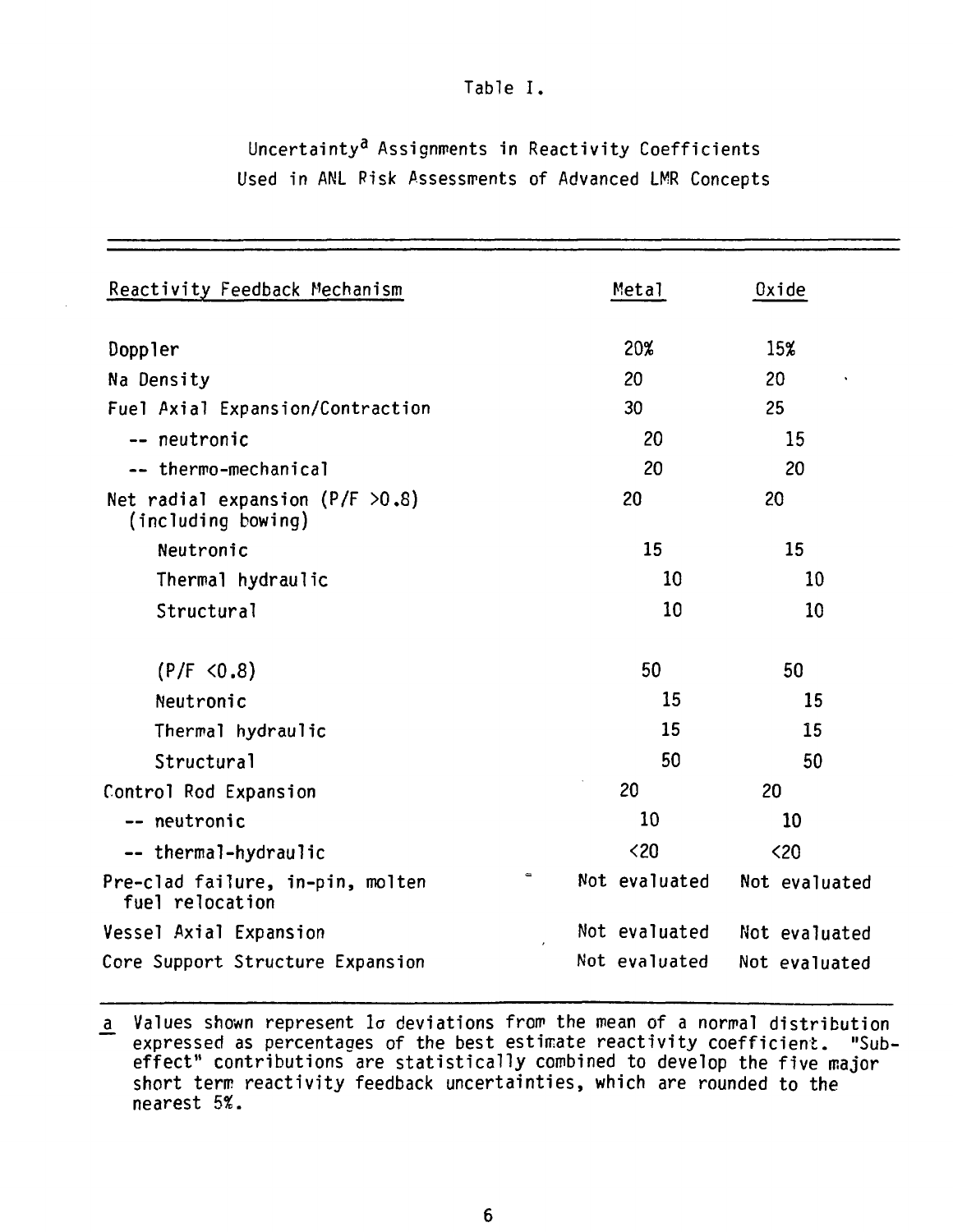**combine to yield uncertainties in the global power, power-to-flow, and inlet temperature reactivity coefficients. Direct testing of these global coefficients will, of course, reduce their uncertainties to levels below that obtained through statistical combination of the individual feedback component uncertainties as shown here.**

**There are several main areas of physics R&D that will contribute to reducing the uncertainties in inherent neutronic feedback:**

- **(1) upgrading the physics cross-section data base to factor in the results of criticals testing thereby improving the calculational tools used to estimate individual feedback coefficients;**
- **(2) actual ZPPR criticals testing of metal fuel assemblies to provide a stronger experimental data base for individual neutronics feedback components as well as a calibration for the physics codes;**
- **(3) EBP-II shutdown heat removal tests (SHRT) to validate transient modeling codes; and**
- **(4) validating the codes predicting radial expansion effects as described previously.**

**All uncertainties, as well as stochastic variations in actual operations, can be propagated through accident analysis codes or models to produce a probability distribution for maximum temperatures capable of being reached in a specific reactor accident by fuel pins, flow channels, or key structural parts. The probability of failure of inherent shutdown is the fraction of this distribution of maximum temperatures that exceed safety limits keyed to the onset of core disruption or severe irreversible damage to the vessel or its internals. The uncertainties in the safety limits per se (uncertainty source (4) listed above) have not been treated explicitly - i.e. probabilistically-in the studies reported herein because of the lack of relevant failure data. Rather, single-value definition of these limits has been used to implicitly but conservatively include the uncertainties in failure criteria.**

 $\overline{7}$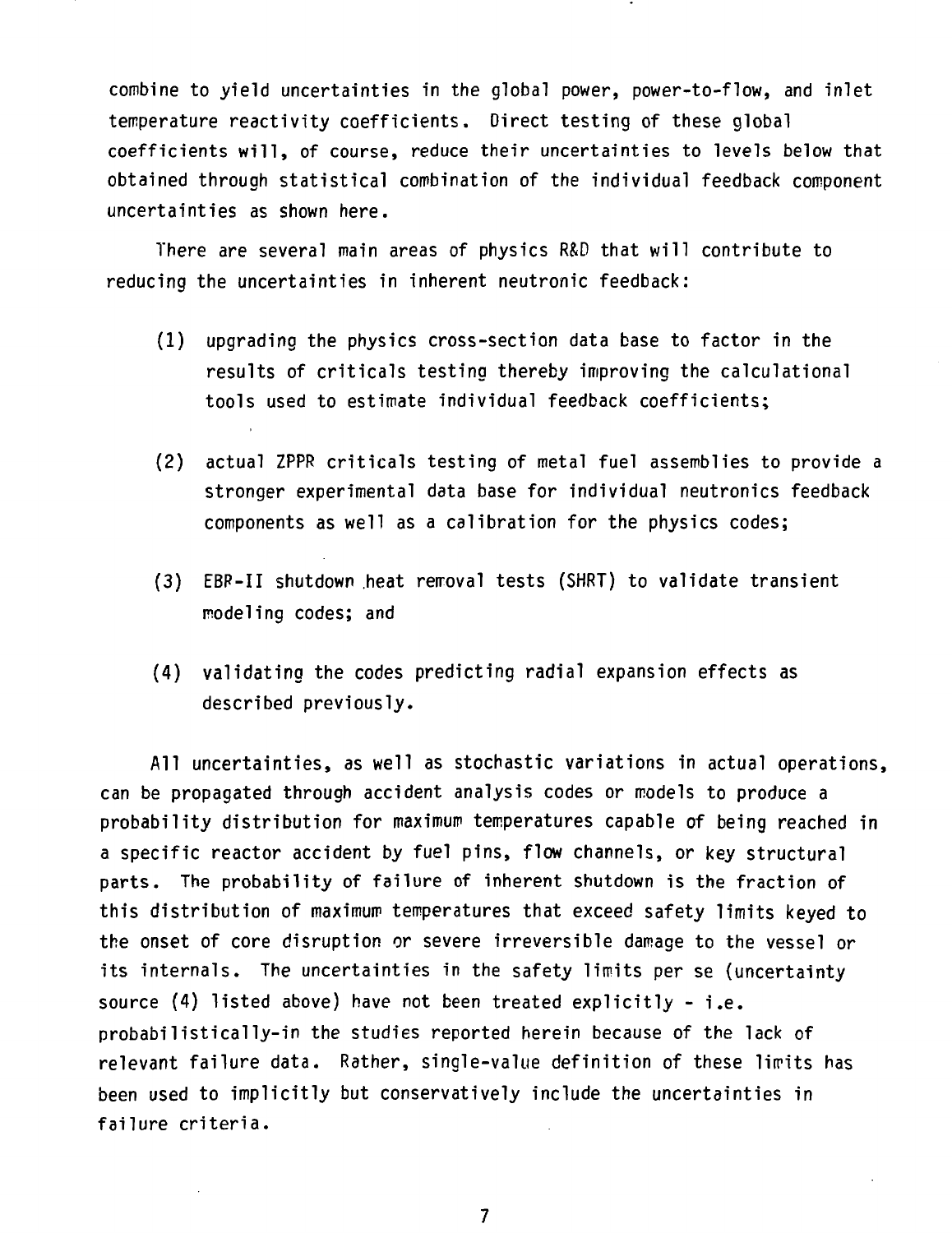**The true conditional probability of inherent shutdown failure (CPF) for an initiator class j (e.g. the TOP) is given by**

$$
CPF_j = \sum_{i} Prob(F/UI)_{ij} \text{Freq (UI)}_{ij} / \sum_{i} freq (UI)_{ij}
$$

**where the summations are over all unprotected initiators (UI) in that class. The methodology used here assumes that this conditional probability can be approximated by that area of the uncertainty distribution for selected core response temperatures in reference accident scenarios lying above preestablished core disruption indicator temperatures. Thus, a key assumption of the modeling approach here is that the frequencies of nonmechanistic accidents (first three categories delineated in Section 3) can be made so low relative to those enveloped by the reference scenarios that the CPF can be approximated or bounded by evaluating only uncertainties in response to the reference scenario, that is**

 $CPF_i \cong Prob$  (F/UI)<sub>i-reference</sub>.

**In other words, design assurances can be made sufficiently strong so that frequencies of initiators much more severe than the reference scenarios can be rendered negligible.**

## **Sample Results**

**Figure 1 illustrates the results of an LOF analysis<sup>7</sup> using the SASSYS code<sup>8</sup> which demonstrate several aspects of LMR innovative designs pertinent to the themes discussed herein: (1) The margin to boiling, one measure of the failure of inherent shutdown for an LOF, is several hundred degrees K; (2) the dominant contributor to inherent shutdown is negative reactivity feedback from radial expansion of the core - thus uncertainty in this feedback mechanism is particularly important to core response; (3) the other feedback** mechanisms taken individually are relatively unimportant.

**Using SAS as the reference code, analyses<sup>9</sup> of various designs have provided one sigma (la) uncertainties of 25-45K in overall safety margin, depending on particular design, type of transient, and choice of transient**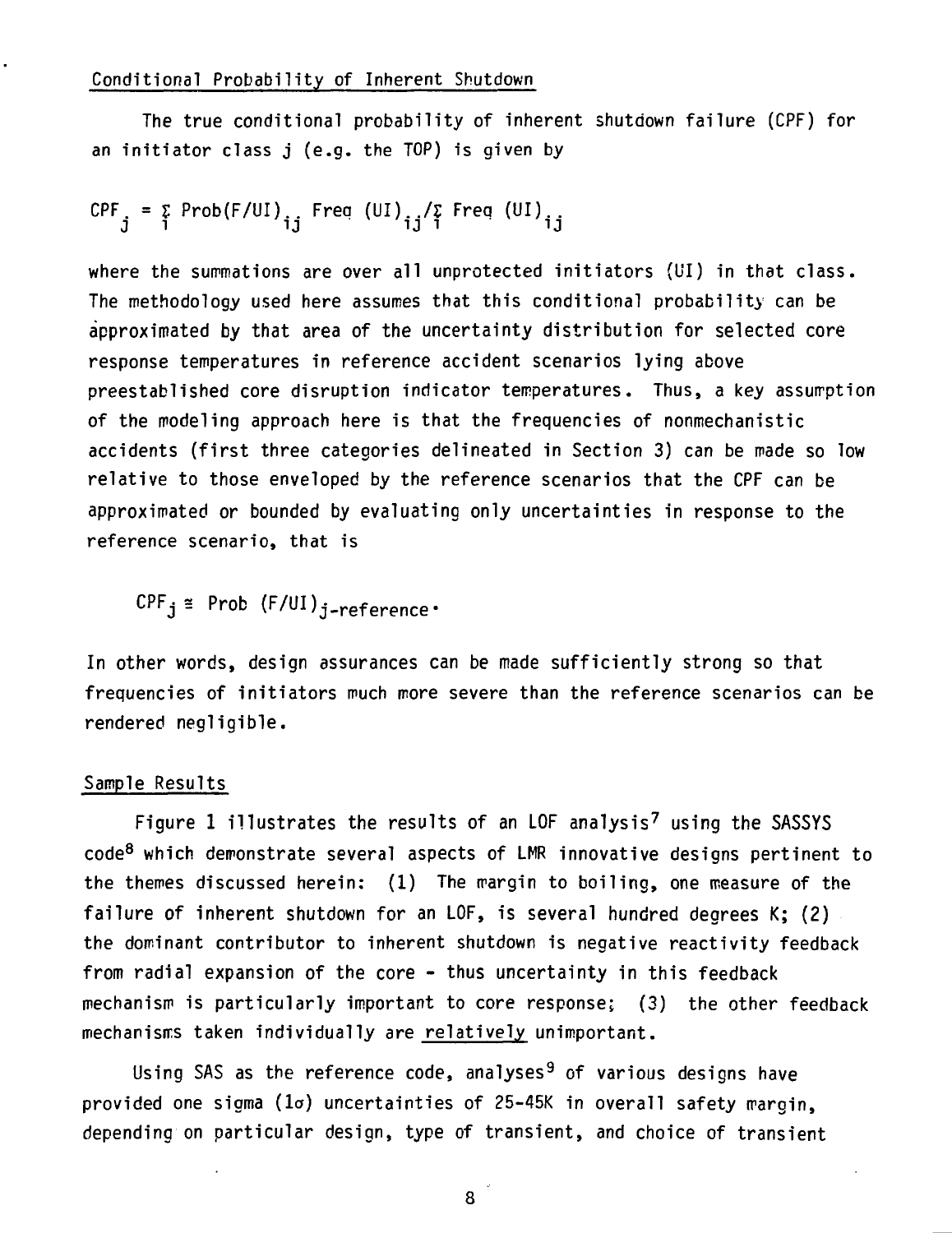

k,

**Figure 1. Early Innovative Design Example of Metallic Core Response of LCF**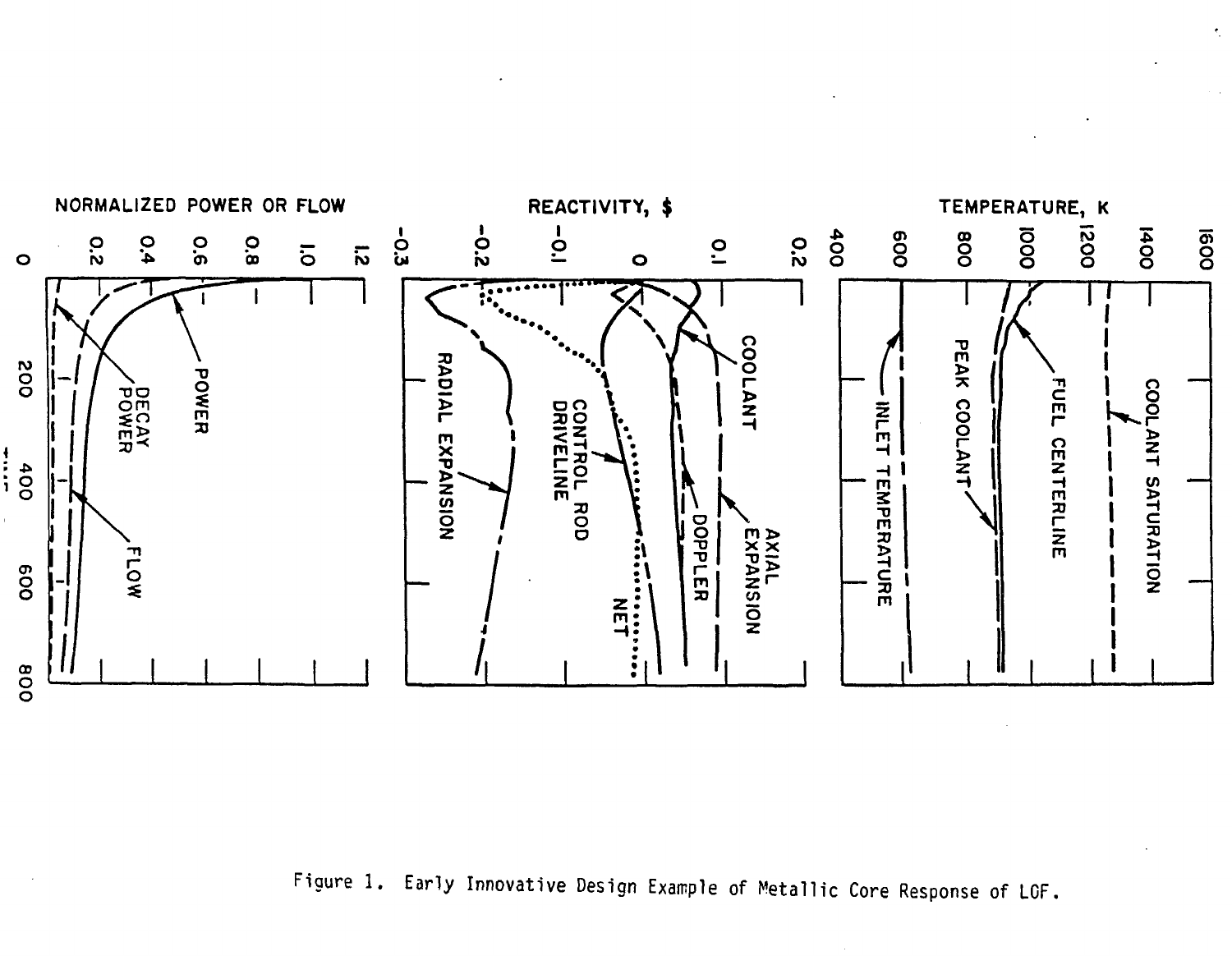**parameters (e.g. flow coastdown characteristic in an LCF). As a result, assuming normal distributions for those core temperatures used to signal failure of inherent shutdown, the probabilities of achieving temperatures capable of defeating inherent shutdown are generally predicted to range from ~0.1% to negligible for current designs.**

#### **Summary and Conclusions**

**The work reported here suggests that the risk of current innovative designs suffering severe core damage as a result of unprotected whole core undercooling or overpower accidents is much lower than that of existing commercial power reactors. For example, NURE6-1050<sup>10</sup> reports the frequency range of potential core melt accident sequences initiated by transients with subsequent failure to scram and loss of reactor subcriticality to range from 1-60 x 10~<sup>6</sup>/reactor-year for PWRs and 0.1-50 x 10"<sup>6</sup>/reactor-year for BWRs. NUREG-1150<sup>11</sup> estimates of ATWS-induced core melt frequencies for several specific reactors generally are consistent with this range but do show notable exceptions, e.g. Zion is <10~<sup>8</sup>. Nevertheless with comparable assumptions for scram system reliability, the inherent power reduction and large heat sink characteristics of the innovative designs render analogous values for the advanced LMRs,<sup>1</sup>, <sup>2</sup> several orders of magnitude lower than the ranges reported by NUREG-1050.**

**Moreover, design options have been identified which can keep risk almost arbitrarily low by design choice. For example, in LOF events the best estimate margin to boiling can be increased by designing the pumps so that the coastdown is extended. The severity of control rod withdrawals can be delimited by core designs that minimize burnup control swing, by control rod schemes that minimize the distance the rods can be withdrawn, or simply by increasing the number of rods. Such design choices may, of course, adversely affect other aspects of performance, and tradeoff studies must be performed. Nevertheless, the point is that best estimate or nominal predictions of safety margins and associated risk due to LOF or TOP sequences can be controlled by design choices. If Tech Spec limits are set on the key accident parameters such as pump coastdown characteristics and control rod withdrawal worths, and also on the global reactivity feedback parameters, public health and safety will be assured - if the limits are not met, the plant will be derated.**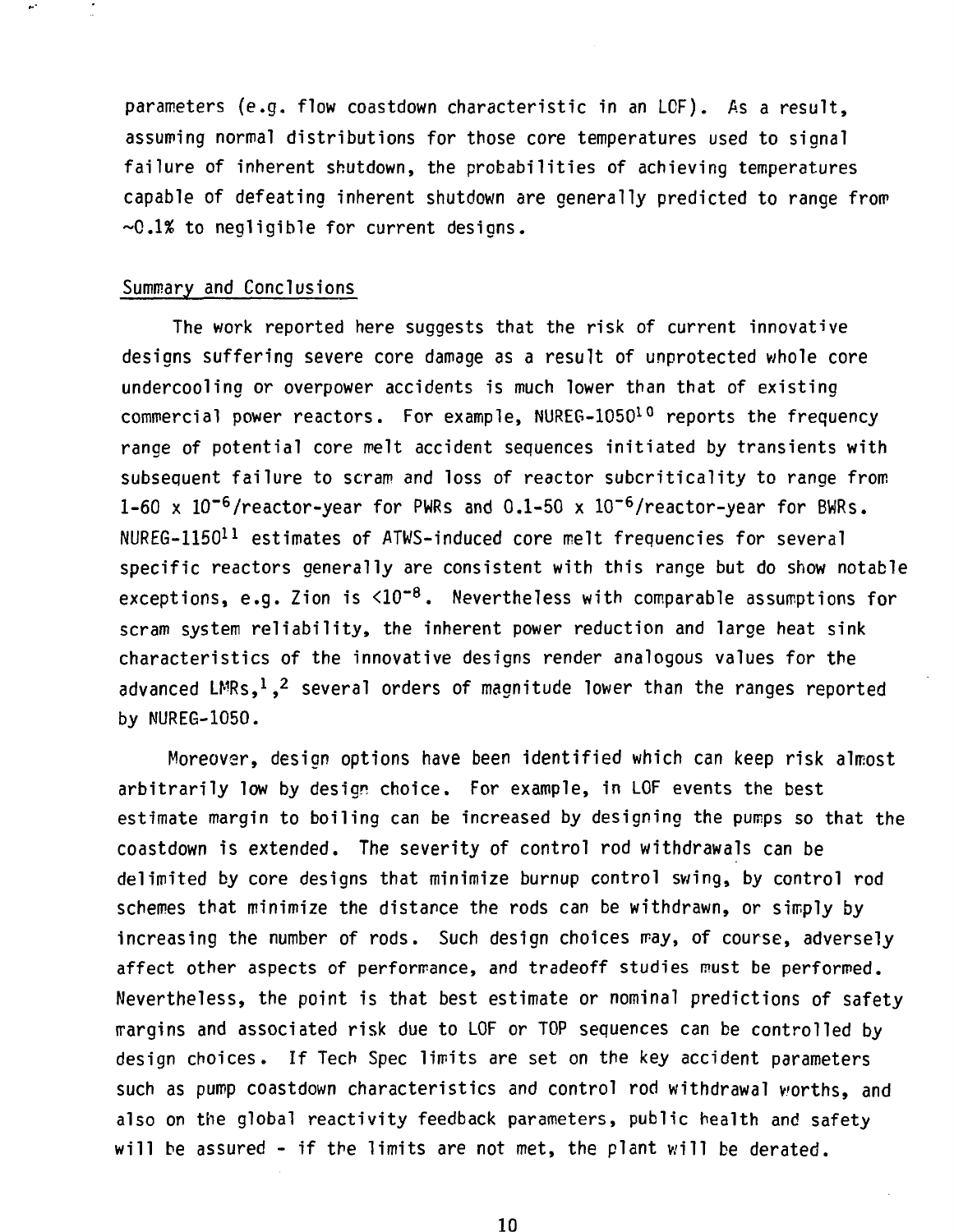**Accordingly, the real risk associated with design phase uncertainties in inherent shutdown is financial.**

**Finally, the work reported herein suggests that the probability of core disruption in the innovative designs from the traditional unprotected LOF and TOP may be so low that other reactor scenarios now become more risksignificant. These include local faults, i.e. local failures or blockages, being propagated into a cere disruption accident; and sodium fires causing sufficient loss of the heat removal and/or control system capability to initiate an unprotected (or protected) event that eventually leads to core disruption. Evaluations of these scenarios rendered them risk-insignificant for CRBR and subsequent oxide designs and fuel and plant characteristics would appear to make them even less of a problem for the innovative designs - e.g. metal fuel-sodium compatibility should reduce the risk contribution of local faults relative to that in the oxide case. Nevertheless, these scenarios must be more carefully studied to determine their potential initiation frequencies and consequences. To date no serious effort has been expended along these lines.**